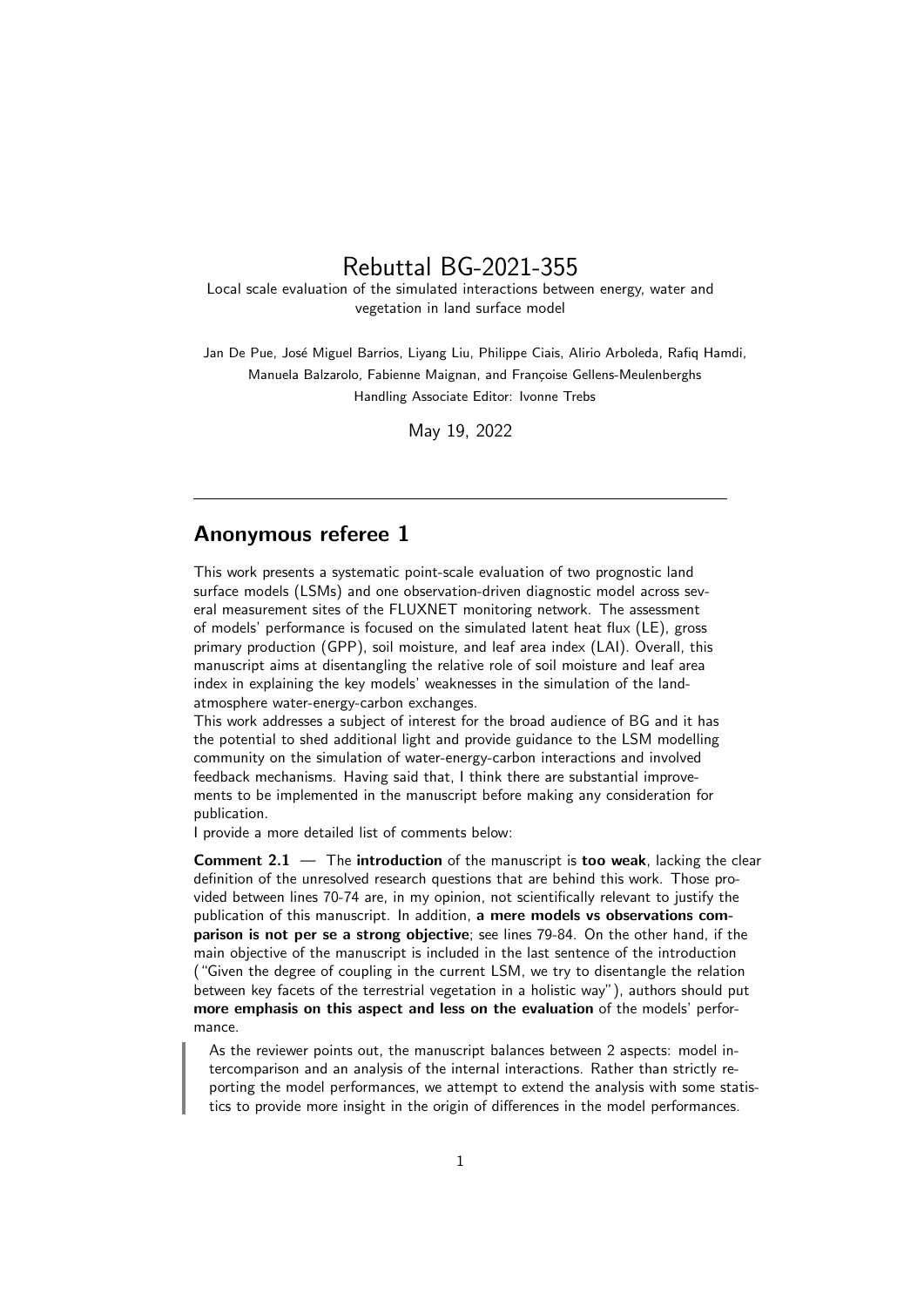The soil moisture and LAI were identified as primary explanatory variables. With the given analysis, we find that some meaningful conclusions can be derived, though -as the reviewer points out- a more extensive analysis would allow more solid statements. We agree with this remark, it would be very relevant to test more model configurations, in which we impose soil moisture from various sources (observed or prognostically simulated) to the models. However, there are a few limitations associated with the current implementation of the models:

- LAI and soil moisture cannot be imposed in ORCHIDEE
- only LAI can be imposed in ISBA

To address the remark of the reviewer, given the model limitations, we are investigating the following:

- On a sub-selection of 2 sites, the simulated soil moisture and LAI are improved by calibration of soil/vegetation related parameters in ORCHIDEE. The indirect effect on the surface fluxes will be evaluated.
- Similarly, ISBA simulations for these sites are repeated with imposed LAI and improved soil moisture simulation (by calibrating soil hydraulic parameters).

Additionally, as the reviewer suggests in point 2, the diagnostic model can be used as a vehicle to evaluate the prognostic variables from ISBA and ORCHIDEE. This interesting approach will be tested for all sites. However, to derive meaningful conclusions from this experiment, it needs to be verified that the diagnostic model reproduces similar surface fluxes as the prognostic models, using the prognostic soil moisture and LAI from those models.

This work is still ongoing, but will be undoubtedly a valuable addition to this manuscript.

**Comment 2.2**  $-$  I found the relative role "assigned" to the diagnostic model in the intercomparison exercise not fully clear and justified. Specifically, If the scope of the work is to compare the coherence with respect a LSM prognostic approach (see lines 73-74), authors should have structured their comparison in a different way. That is, they should have complemented the results of the observation-driven (i.e., remote sensing for LAI and ERA5 for soil moisture) diagnostic model with those obtained assuming the output of the two LSMs (i.e., soil moisture and LAI) as "observations". In this way authors should have been able to provide more stringent interpretations on the different models' performance and/or deficiency and eventually coherence.

As mentioned in the previous point, we agree that this would be a relevant experiment in this context. We will run the diagnostic model with prognostic soil moisture/LAI from ISBA/ORCHIDEE. The model configurations are listed in Table [S](#page-2-0)-[1.](#page-2-0) Some preliminary results are shown in Fig. [S-1](#page-2-1) and [S-2.](#page-2-2)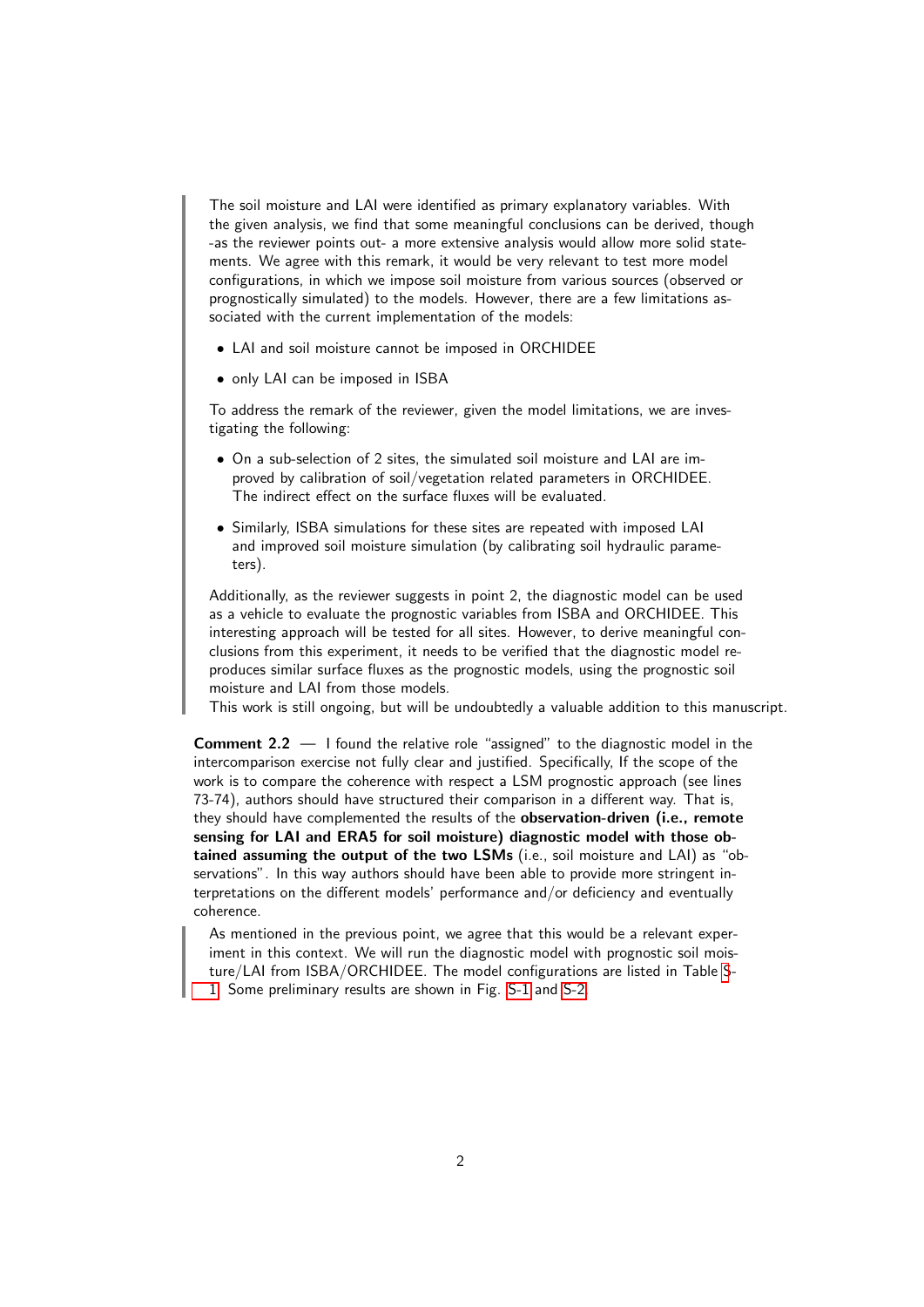<span id="page-2-0"></span>

| Label        | <b>LAI FAPAR</b> | Soil Moisture    |
|--------------|------------------|------------------|
| LAIcop_SWera | CGLS             | ERA5             |
| LAlisb_SWera | <b>ISBA</b>      | ERA <sub>5</sub> |
| LAIcop_SWisb | CGLS             | <b>ISBA</b>      |
| LAlisb_SWisb | <b>ISBA</b>      | <b>ISBA</b>      |
| LAlorc_SWera | ORCHIDEE         | ERA <sub>5</sub> |
| LAIcop_SWorc | CGLS             | ORCHIDEE         |
| LAIorc_SWorc | ORCHIDEE         | ORCHIDEE         |

Table S-1: Model configurations. CGLS: Copernicus Global Land Service (Camacho et al., 2013), ERA5: Hersbach et al. (2020)

<span id="page-2-1"></span>

Figure S-1: Example of LAI and SWC time series (mean annual cycles, AU-DaP), used in the analysis with the diagnostic model. The dashed line in the soil moisture plot (layer 1) indicates the value of field capacity.

<span id="page-2-2"></span>

Figure S-2: Resulting LE and GPP mean annual cycles with different model configurations.

**Comment 2.3**  $-$  In a similar vein to the previous point, If the objective of the work is to understand how changes in the state variables (i.e., soil moisture and LAI) propagates to the surface fluxes (i.e., LE and GPP) and vice versa (see Figure 1), I think authors should add additional LSM configurations in the matrix of the conducted numerical experiments. That is, on top of the current ("free") configuration, each prognostic LSM should be also run using a prescribed LAI (i.e., from satellite products), prescribed soil moisture (if the two LSMs have this functionality), and with both LAI and soil moisture prescribed. I think this comprehensive numerical framework could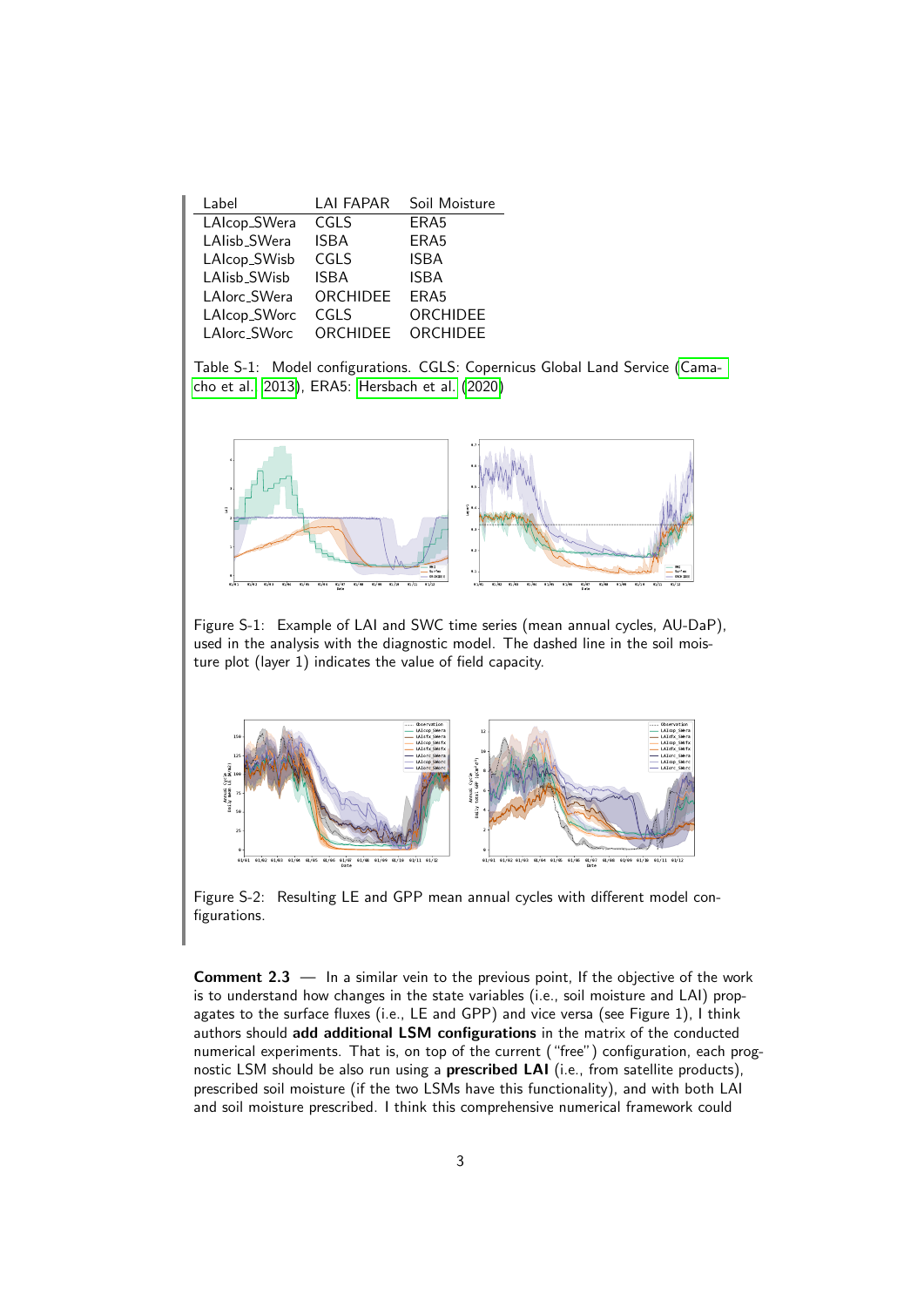allow authors to get a "holistic" picture of the schematic shown in Figure 1 from three different LSMs.

Indeed. As mentioned in Point 1, there are some limitations to the models, but a work-around is proposed, by calibrating the soil/vegetation parameters to improve the prognostic variables. However, due to the required time and energy for this test, we will limit ourselves to 2 sites, to demonstrate the impact of changing these variables. Performing this analysis for the full list of sites would require too much effort.

**Comment 2.4**  $-$  I would recommend **adding a table** summarizing the key differences between the models that could help interpreting/explaining results shown in the manuscript. In the current form, it is difficult to get a clear picture on what are the structural and parametrization features that could explain the different response in the three considered models.

Such a table will be prepared for the next revision of the manuscript.

Comment  $2.5 -$  The discussion section remains a bit too vague in explaining the key reasons of the different model performances. I think the suggestions that I have provided in point 3 could help addressing this issue. As an example, the statement done between lines 438-440 could be validated using prescribed LAI values. The same apply to the sentence between lines 479-481. Overall, I think authors show make clear what's the real objective of their work. If the scope is to present a mere model validation exercise, the set of simulations presented in this study are sufficient, but they should try to justify the novelty of doing this in the introduction and better highlight the new insights gained by the large number of statistics. On the other way, if the purpose is to investigate how different LSMs resolve the water-energy-carbon interactions, I think the current numerical setup provides not much information.

We do not fully agree with the reviewer. The current analysis of the sensitivities and error correlations allows to draw some relevant conclusions. However, we will follow the suggested approach to make a more in-depth analysis. The discussion will be adapted appropriately.